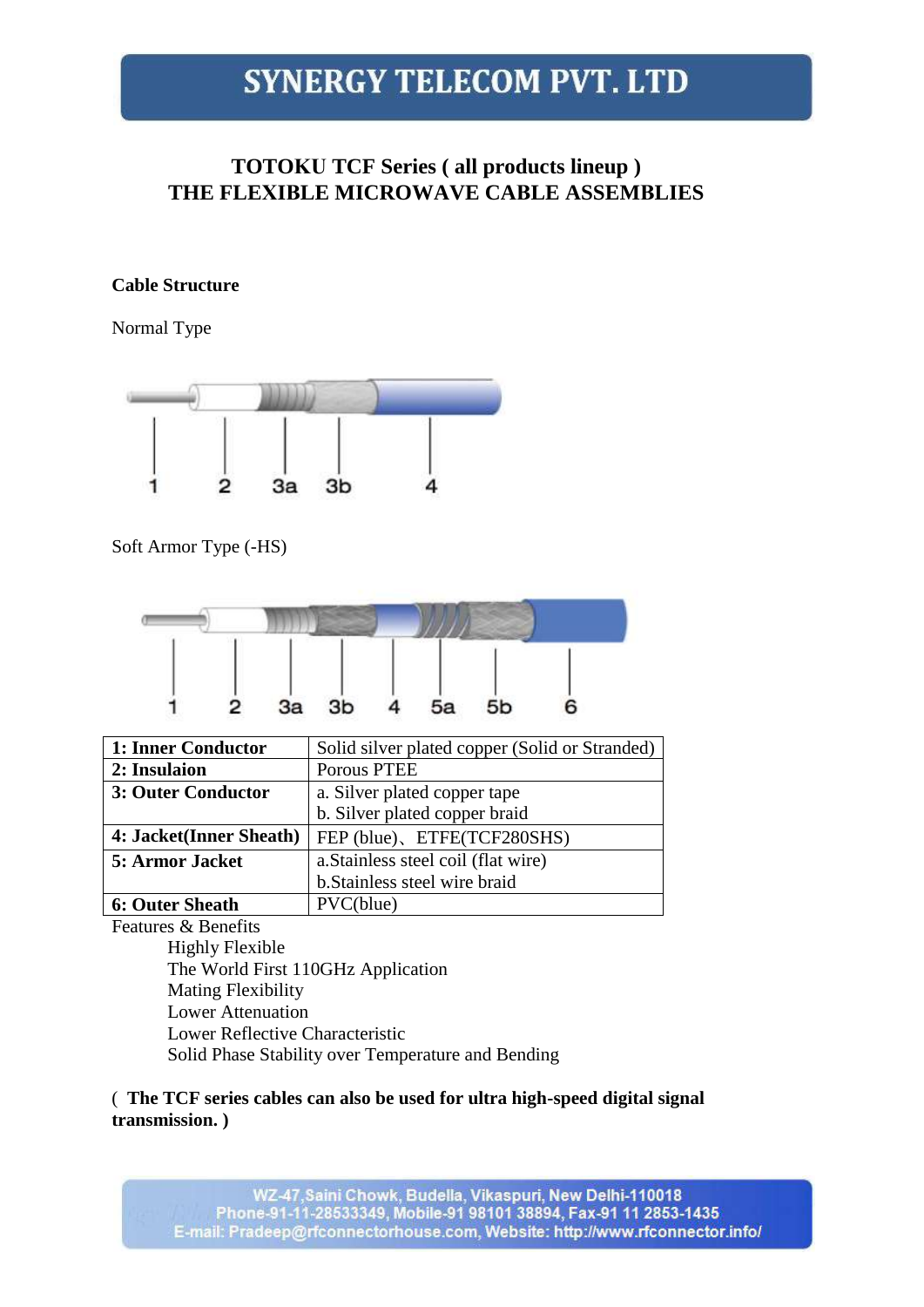### **Cable Lineup (and connector lineup)**



### -HS (Soft Armor Type)

#### **Details & Information**

### **Attenuation of TCF Series (at 25°C)**



WZ-47,Saini Chowk, Budella, Vikaspuri, New Delhi-110018<br>Phone-91-11-28533349, Mobile-91 98101 38894, Fax-91 11 2853-1435 E-mail: Pradeep@rfconnectorhouse.com, Website: http://www.rfconnector.info/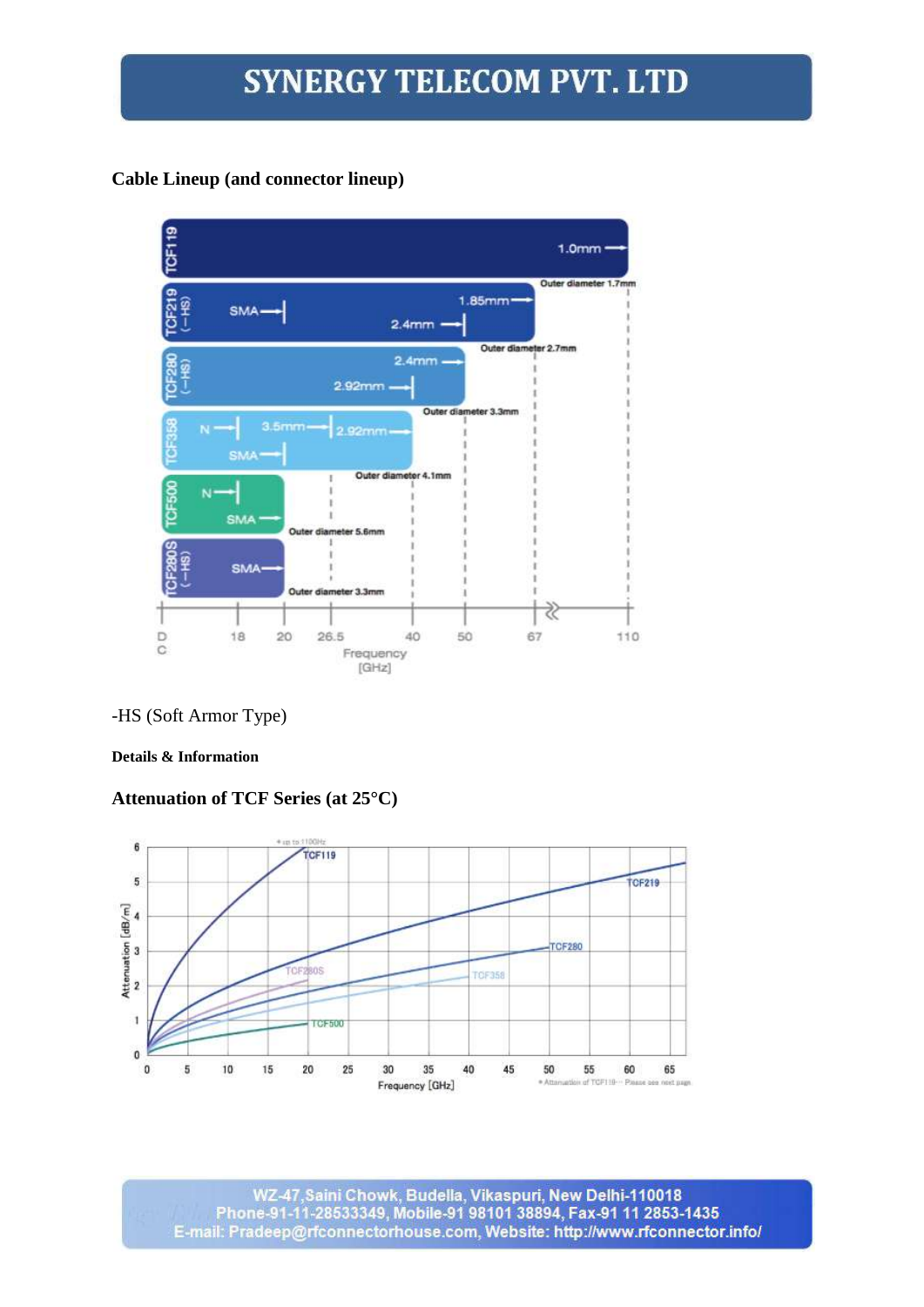### **Cable Specification: Structure details**

|                | <b>Inner conductor</b> | <b>Dielectric</b> | <b>Outer conductor</b>              |
|----------------|------------------------|-------------------|-------------------------------------|
|                | <b>Material</b>        | <b>Material</b>   | <b>Material</b>                     |
| <b>TCF119</b>  | Silver plated copper   | Porous PTFE       | Silver plated copper tape and braid |
| <b>TCF219</b>  | Silver plated copper   | Porous PTFE       | Silver plated copper tape and braid |
| (HS)           |                        |                   |                                     |
| <b>TCF280</b>  | Silver plated copper   | Porous PTFE       | Silver plated copper tape and braid |
| (HS)           |                        |                   |                                     |
| <b>TCF280S</b> | Silver plated copper   | Porous PTFE       | Silver plated copper tape and braid |
| (HS)           |                        |                   |                                     |
| <b>TCF358</b>  | Silver plated copper   | Porous PTFE       | Silver plated copper tape and braid |
| <b>TCF500</b>  | Silver plated copper   | Porous PTFE       | Silver plated copper tape and braid |

|                | (Inner) Sheath  |           | "HS" Armor Outer sheath |           |  |  |
|----------------|-----------------|-----------|-------------------------|-----------|--|--|
|                | <b>Material</b> | O.D. [mm] | <b>Material</b>         | O.D. [mm] |  |  |
| <b>TCF119</b>  | FEP(Blue)       | 1.7       |                         |           |  |  |
| <b>TCF219</b>  | FEP(Blue)       | 2.7       | <b>PVC</b>              | 7.1       |  |  |
| (HS)           |                 |           |                         |           |  |  |
| <b>TCF280</b>  | FEP(Blue)       | 3.3       | <b>PVC</b>              | 7.1       |  |  |
| (HS)           |                 |           |                         |           |  |  |
| <b>TCF280S</b> | ETFE(Gray)      | 3.3       | <b>PVC</b>              | 7.1       |  |  |
| (HS)           |                 |           |                         |           |  |  |
| <b>TCF358</b>  | ETFE(Gray)      | 4.1       |                         |           |  |  |
| <b>TCF500</b>  | ETFE(Gray)      | 5.6       |                         |           |  |  |

### **Cable Specification : Electrical and Mechanical Characteristics**

|                   | <b>Characteristic</b> |    | Capacitance         |        | <b>Time</b>                  | <b>Transmission</b> |                          |  |
|-------------------|-----------------------|----|---------------------|--------|------------------------------|---------------------|--------------------------|--|
|                   | <b>Impedance</b>      |    |                     | delay  |                              | rate                |                          |  |
|                   | [ohm]                 |    | [pF/m]              | [ns/m] |                              | [% of c]            |                          |  |
| <b>TCF119</b>     | 50                    |    | 85                  | 4.3    |                              | 78                  |                          |  |
| <b>TCF219(HS)</b> | 50                    |    | 85                  | 4.3    |                              | 78                  |                          |  |
| <b>TCF280(HS)</b> | 50                    |    | 85                  | 4.3    |                              | 78                  |                          |  |
| TCF280S(HS)       | 50                    |    | 85                  | 4.3    |                              | 78                  |                          |  |
| <b>TCF358</b>     | 50                    |    | 85                  | 4.3    |                              | 78                  |                          |  |
| <b>TCF500</b>     | 50                    |    | 85                  | 4.3    |                              | 78                  |                          |  |
|                   | <b>Moding</b>         |    | min. bending radius |        | Temp.                        |                     | "HS"type                 |  |
|                   | frequency             |    | static              |        | range                        |                     | temp.                    |  |
|                   |                       |    |                     |        |                              |                     | range                    |  |
|                   | [Ghz]                 |    | [mm]                |        | $\mathsf{I}^\circ\mathbf{C}$ |                     | $\lceil$ <sup>o</sup> C] |  |
| <b>TCF119</b>     | 134                   | 10 |                     |        | $-65+125$                    |                     |                          |  |
| <b>TCF219(HS)</b> | 134                   | 10 |                     |        | $-65+125$                    |                     |                          |  |
| <b>TCF280(HS)</b> | 134                   | 10 |                     |        | $-65+125$                    |                     |                          |  |
| TCF280S(HS)       | 134                   | 10 |                     |        | $-65+125$                    |                     |                          |  |
| <b>TCF358</b>     | 134                   | 10 |                     |        | $-65+125$                    |                     |                          |  |
| <b>TCF500</b>     | 134                   | 10 |                     |        | $-65+125$                    |                     |                          |  |

WZ-47, Saini Chowk, Budella, Vikaspuri, New Delhi-110018<br>Phone-91-11-28533349, Mobile-91 98101 38894, Fax-91 11 2853-1435<br>E-mail: Pradeep@rfconnectorhouse.com, Website: http://www.rfconnector.info/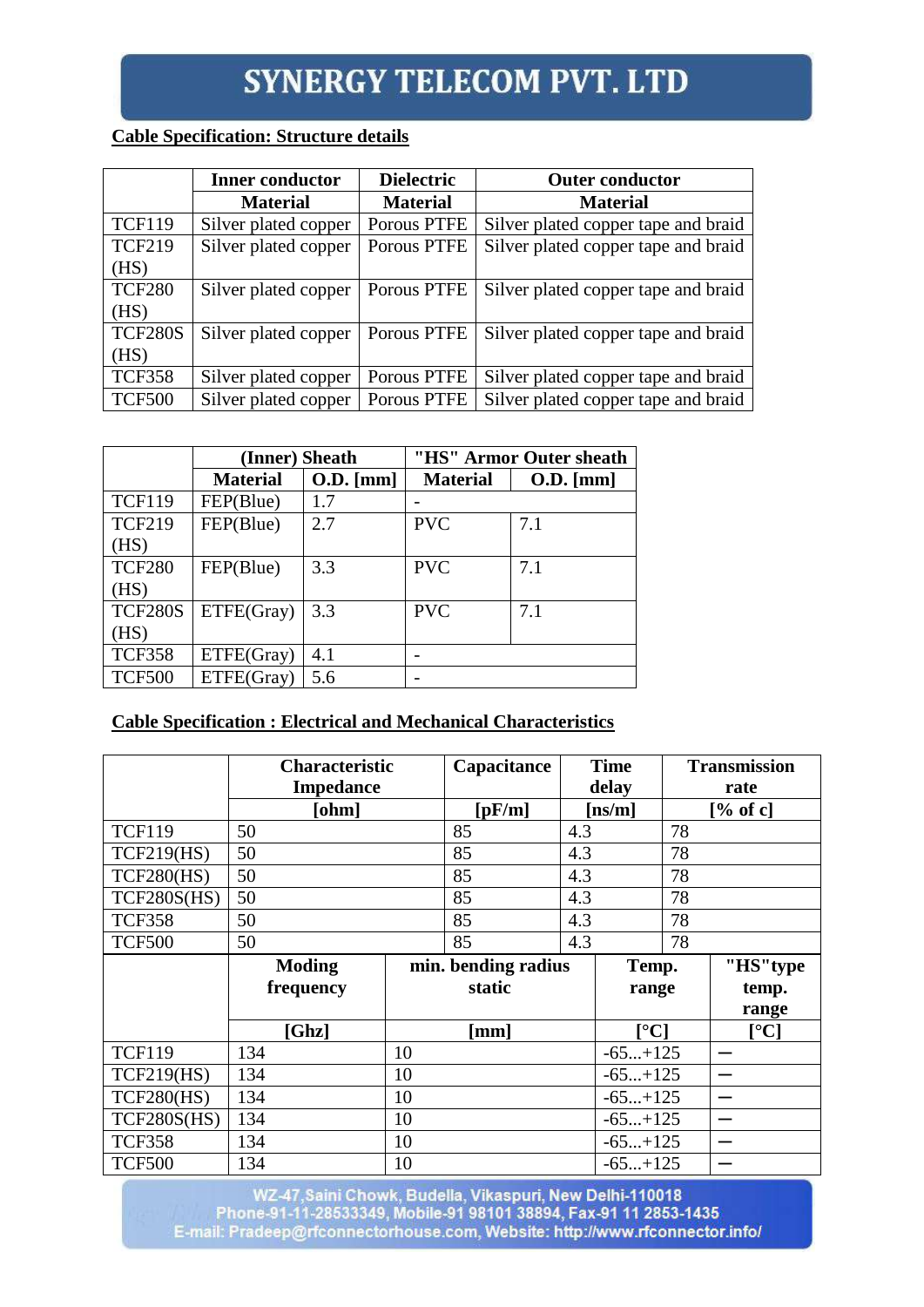#### **VSWR Specification**



#### Phrase Characteristics

#### Phase variation for temperature change



WZ-47, Saini Chowk, Budella, Vikaspuri, New Delhi-110018 Phone-91-11-28533349, Mobile-91 98101 38894, Fax-91 11 2853-1435 E-mail: Pradeep@rfconnectorhouse.com, Website: http://www.rfconnector.info/

Phase variation for temperature change of TCF Series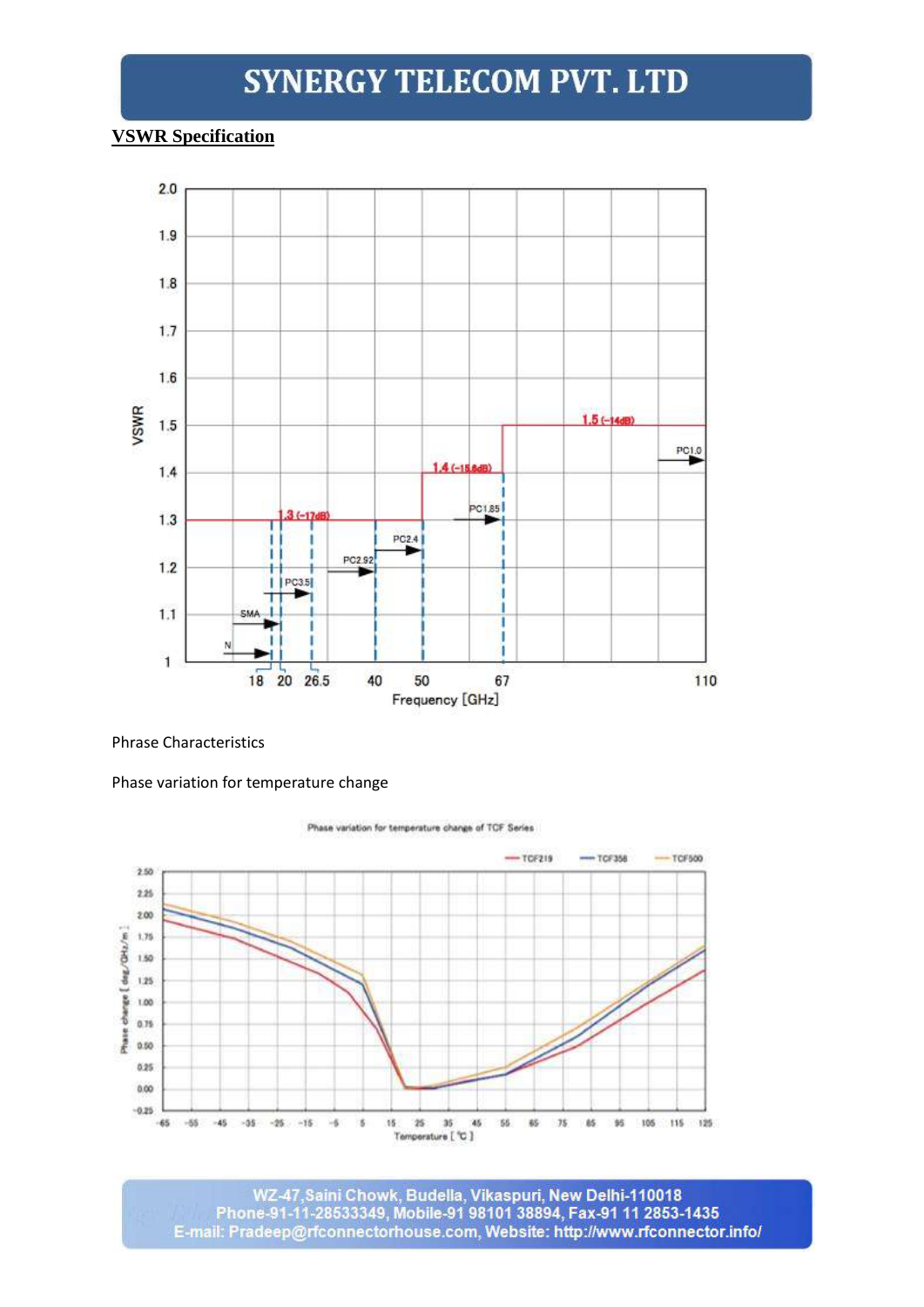### **Phase change after bending**



- ① before the test
- $(2)$  during the test( $\phi$ 100 360°bending)
- ③ after the test
- ② during the test(Φ60 360°bending)
- ③ after the test
- ② during the test(φ40 or φ30 360°bending)
- ③ after the test

Measured each phase change

### **Phrase Characteristics [ TCF219 ]**



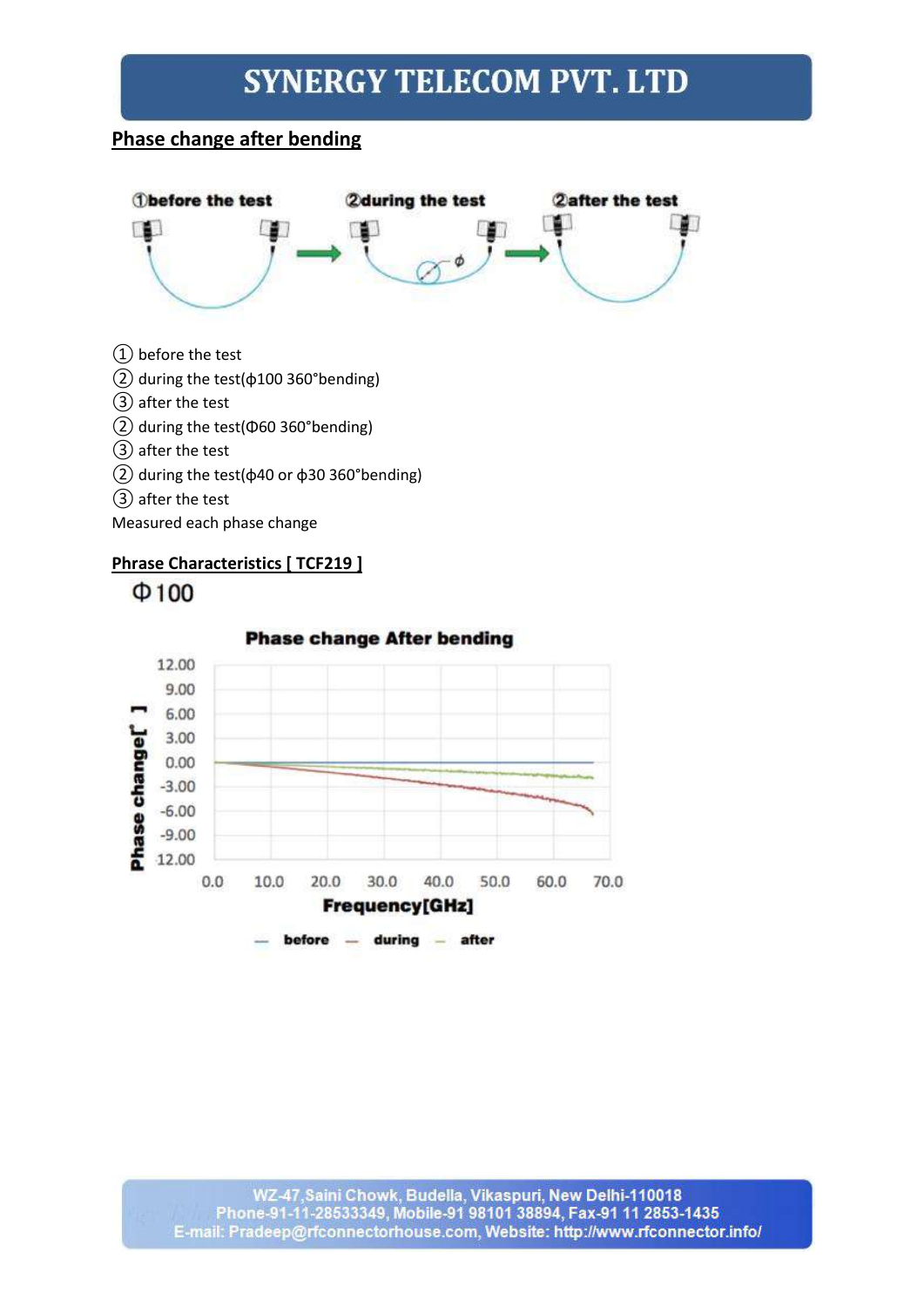$\Phi$ 60



before during - after

 $\Phi$ 30



**Phase change After bending** 

X Reference date for Phase change is measured values, not guarantee values.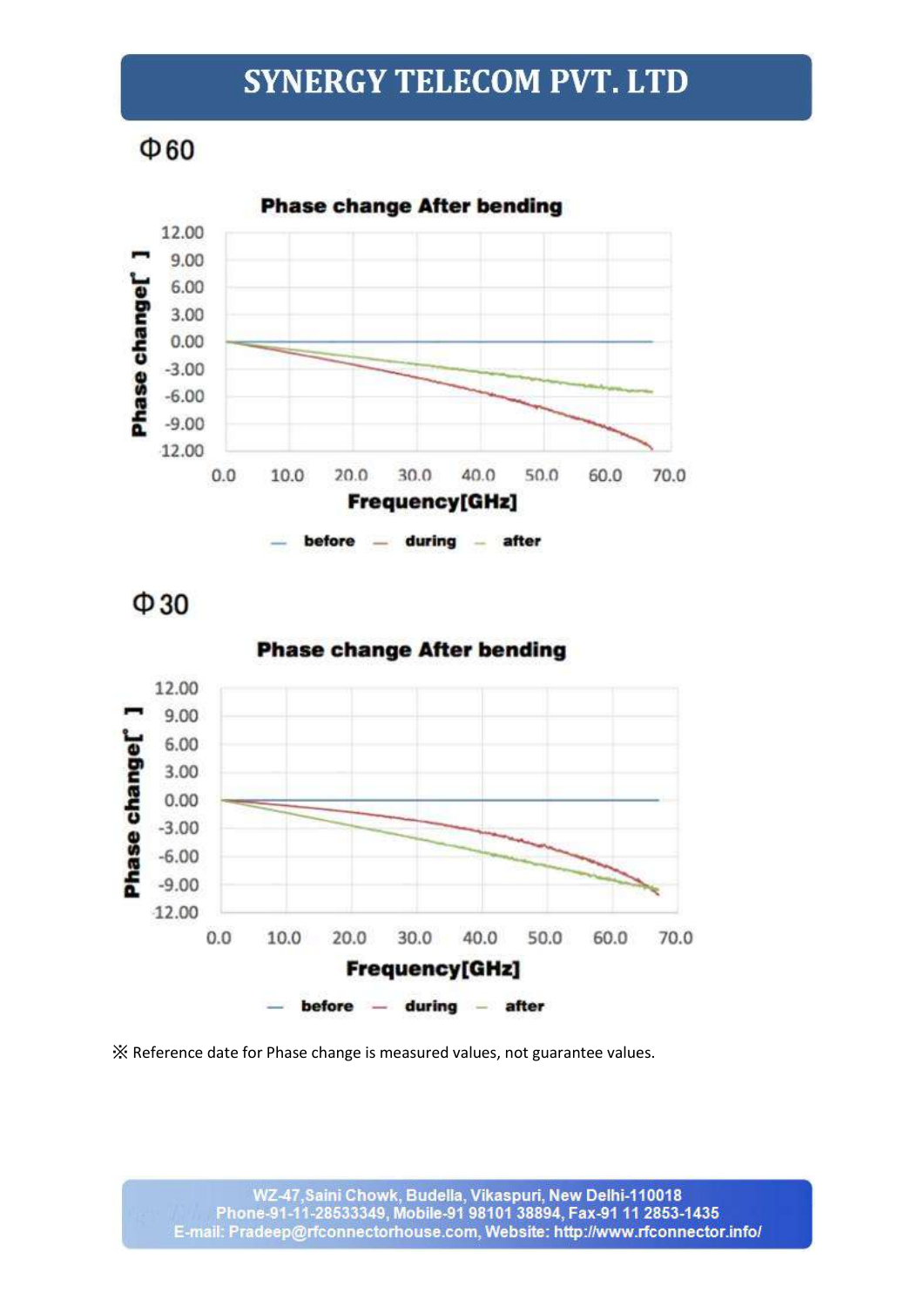### **Phrase Characteristics [ TCF358 ]**

 $\Phi$ 100



before - during - after

 $\Phi$ 60

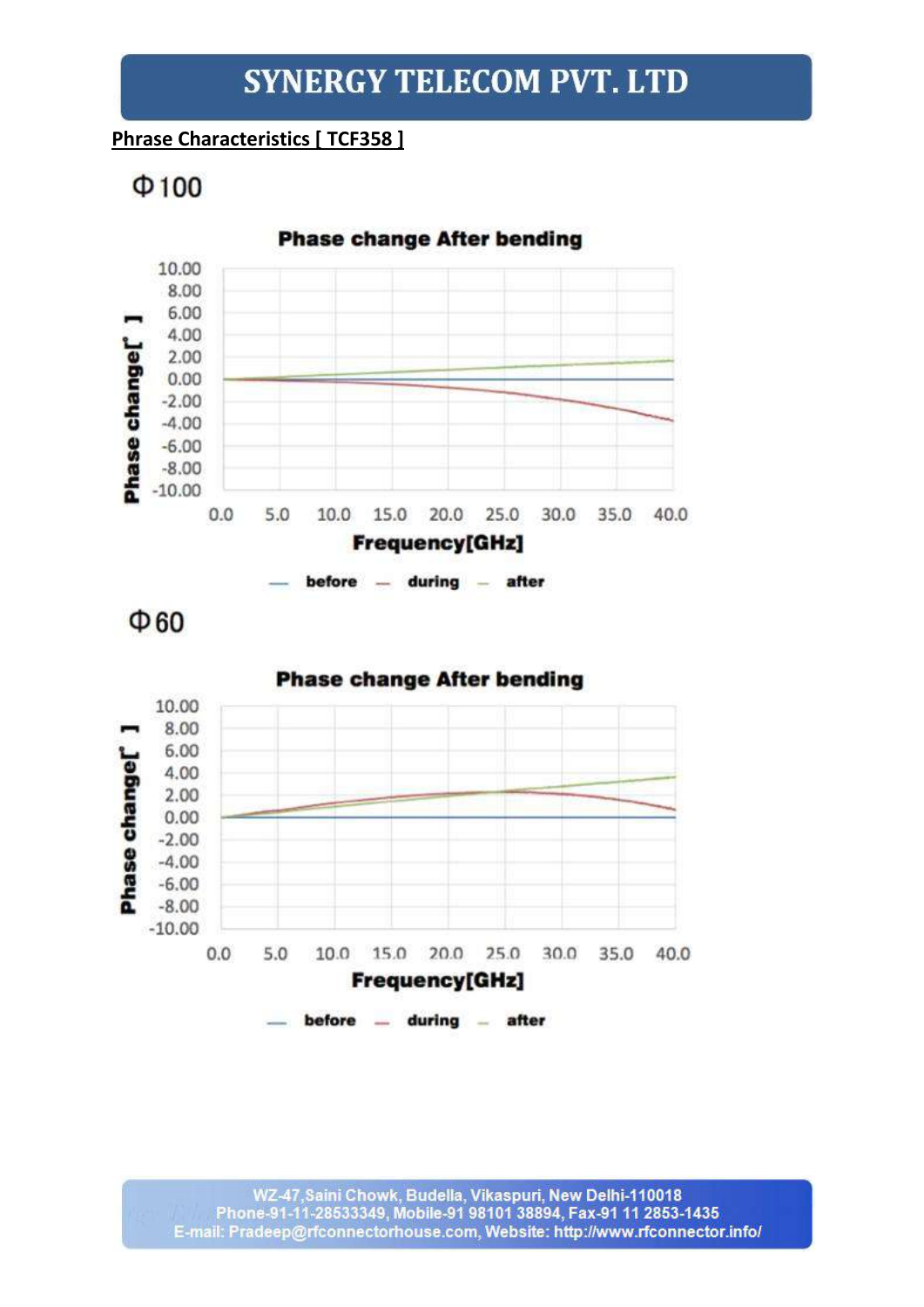$\Phi$ 40



※ Reference date for Phase change is measured values, not guarantee values.

[Power handling capability Lateral pressure performance](http://www.mwrf-solutions.com/products/tcf_series/)

Maximum C.W. power of cables

(at +25°C ambient temperature and sea level)

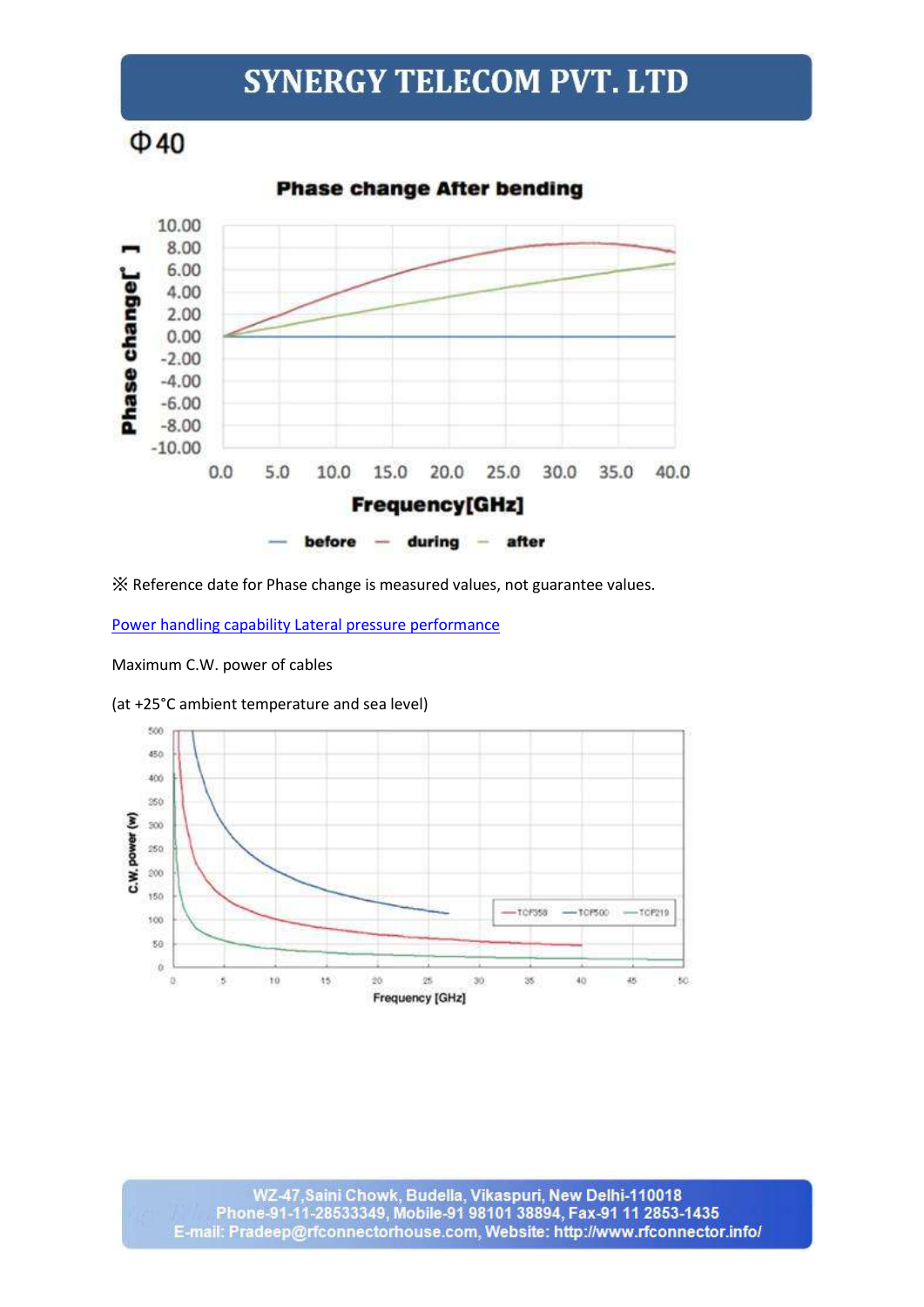### **Lateral pressure performance**

| <b>TOTOKU Cable Type</b> | Armor Type     | Lateral pressure performance typical( $N/cm$ ) *1,2 |
|--------------------------|----------------|-----------------------------------------------------|
| <b>TCF358</b>            | Normal         | 47                                                  |
| <b>TCF500</b>            | Normal         | 65                                                  |
| <b>TCF280</b>            | Normal         | 36                                                  |
| <b>TCF219</b>            | Normal         | 29                                                  |
| <b>TCF358H</b>           | Standard armor | 770                                                 |
| TCF500H                  | Standard armor | 690                                                 |
| TCF280HS                 | Soft armor     | 400                                                 |
| TCF219HS                 | Soft armor     | 430                                                 |
| <b>TCF119</b>            | Soft armor     | 330                                                 |

\*1 Data shows typical values, not guaranteed values.

\*2 It is the force that the electrical characteristic can secure.

It is in a condition that the cable or armor was crushed a little.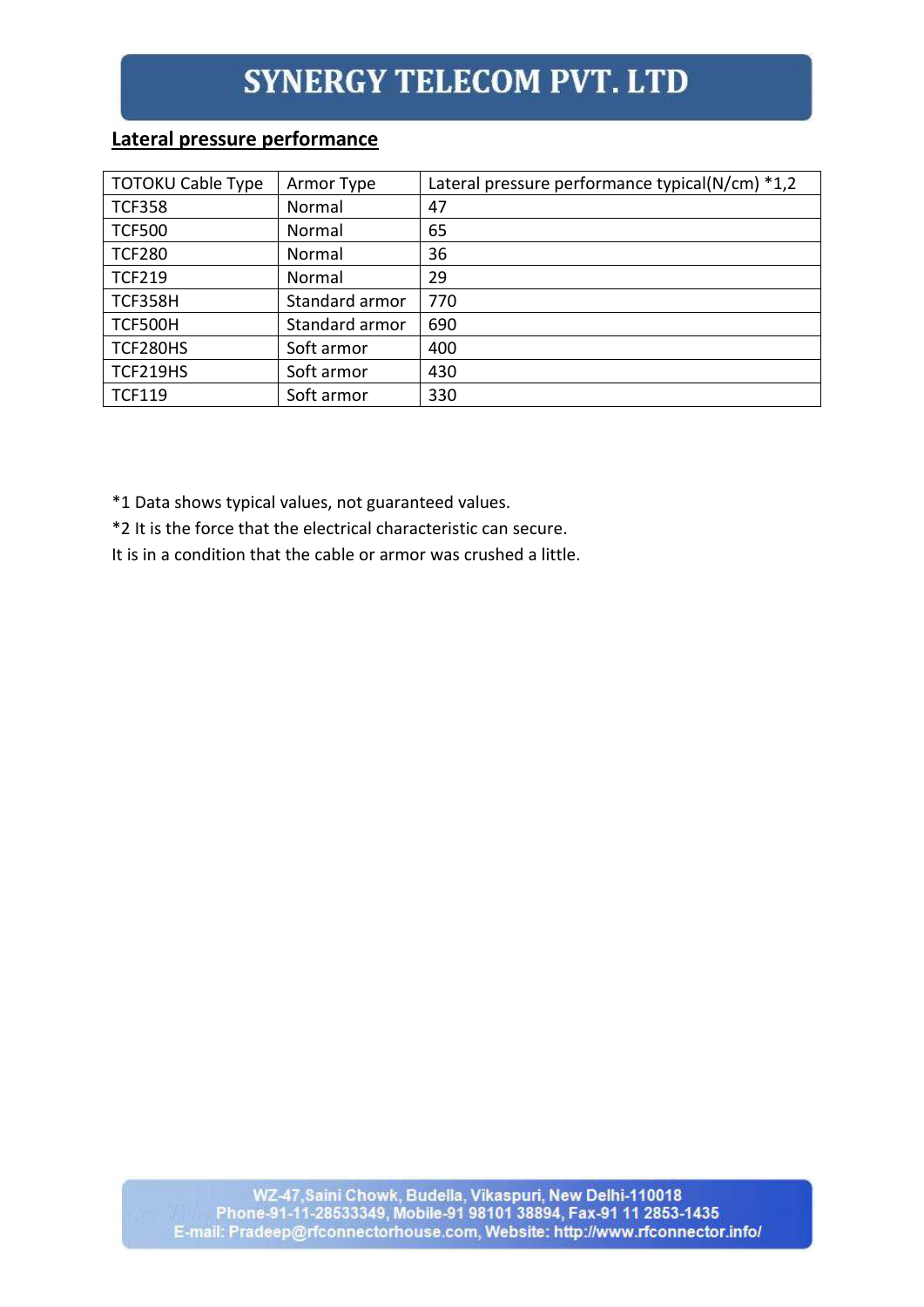

### Assembly length in mm



※It is necessary to decide specifications about the special specifications such as absolute phase designation, the angle except terminal 90 °each time. Please feel free to contact our sales department.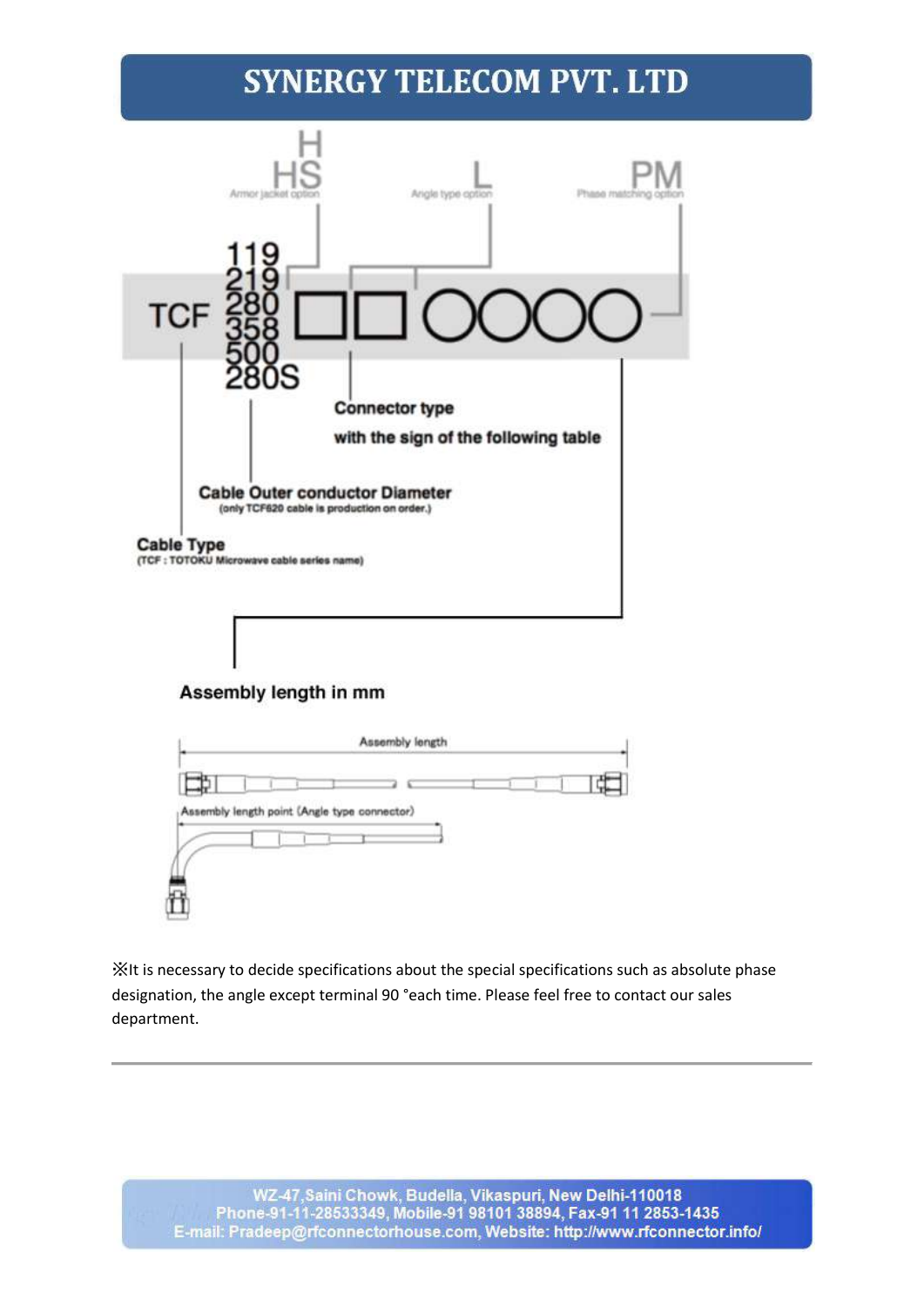#### Connector type with the sign table

| A           | B             |            |
|-------------|---------------|------------|
| SMA-m       | SMA-f         | $N-m$      |
| E           |               | G          |
| $N-f$       | $3.5$ mm $-m$ | $3.5mm-f$  |
| Κ           | M             |            |
| $2.92$ mm-m | $2.92mm-f$    | $2.4$ mm-m |
| R           |               |            |
| $2.4$ mm-f  | $1.85$ mm-m   | 1.85mm-f   |
| Χ           |               |            |
| $1.0mm-m$   | $1.0mm-f$     |            |

"2.92mm connector" is also called "K connector".

"1.85mm connector" is also called "V connector".

| note 1 | "-m" after a connector type shows a straight male connector (also called "PLUG")      |
|--------|---------------------------------------------------------------------------------------|
|        | and "-f" shows a straight female (also called "JACK") connector.                      |
| note 2 | TCF cable assemblies are available with armoring. In this case, sign "H" is added     |
|        | after the Cable Outer Diameter. Please ask an applicable type.                        |
| note 3 | TCF cable assemblies are available with bending by connector area. In this case, sign |
|        | "L" is added after the sign of connector type. Please ask an applicable type          |
| note 4 | TCF cable assemblies are available with Phase matching, in this case, sign "PM" is    |
|        | added after the assembly length. Please ask an applicable type.                       |
| note 5 | For TCF cable, many variations in mating connectors are available.                    |
|        | (e.g. TCF280 series: 2.92mm connector to one end and 2.4mm connector to the           |
|        | other end)                                                                            |

### **Name of assembly (Examples)**

| TCF219 TLU | TCF219 cable assembly with 1.85mm angle type male connector and 1.85mm         |
|------------|--------------------------------------------------------------------------------|
| 1200       | straight female connector, 1200mm of assembly                                  |
| TCF358 AB  | TCF358 cable assembly with SMA straight male connector and SMA straight female |

WZ-47,Saini Chowk, Budella, Vikaspuri, New Delhi-110018<br>Phone-91-11-28533349, Mobile-91 98101 38894, Fax-91 11 2853-1435<br>E-mail: Pradeep@rfconnectorhouse.com, Website: http://www.rfconnector.info/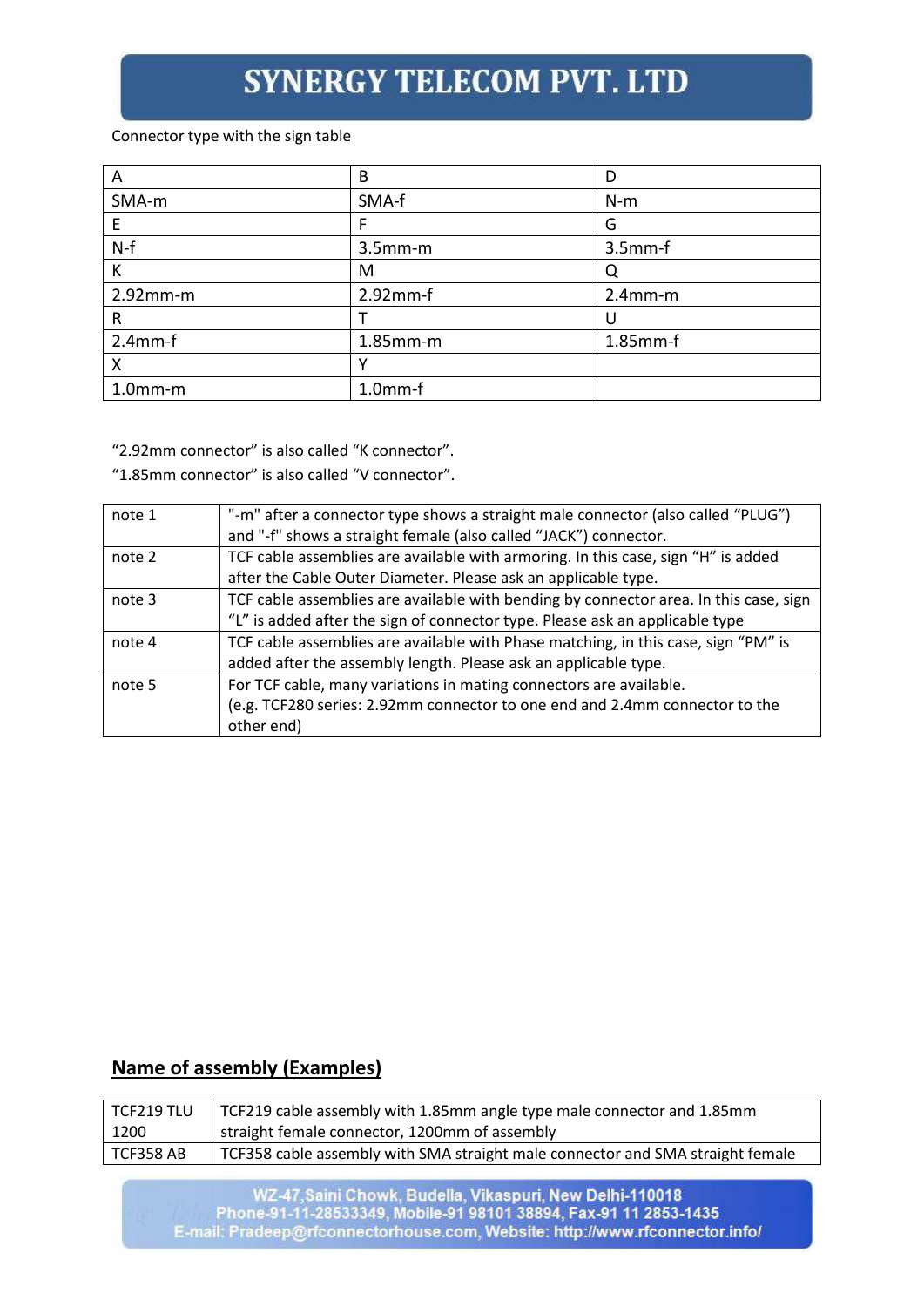| 500                                  | connector, 500mm of assembly length.                                           |            |                    |         |                 |             |                |           |  |
|--------------------------------------|--------------------------------------------------------------------------------|------------|--------------------|---------|-----------------|-------------|----------------|-----------|--|
| <b>TCF280 RK</b>                     | TCF280 cable assembly with PC2.4mm straight female connector and 2.92mm        |            |                    |         |                 |             |                |           |  |
| 700                                  | straight male connector, 700mm of assembly length.                             |            |                    |         |                 |             |                |           |  |
| <b>TCF358 FF</b>                     | TCF358 cable assembly with PC3.5mm straight male connector both side, 300mm of |            |                    |         |                 |             |                |           |  |
| 300 PM                               | assembly length, added phase matching option.                                  |            |                    |         |                 |             |                |           |  |
| Cable type                           |                                                                                |            |                    |         |                 |             |                |           |  |
| normal                               |                                                                                |            |                    |         |                 |             |                |           |  |
|                                      |                                                                                |            |                    |         | Inner conductor |             |                | Inner     |  |
|                                      |                                                                                |            |                    | Solid   |                 |             |                | conductor |  |
|                                      |                                                                                |            |                    |         |                 |             |                | Stranded  |  |
|                                      |                                                                                | Connector  |                    | 500     | 358             | 280         | 219            | 280S      |  |
|                                      |                                                                                | sign       |                    |         |                 |             |                |           |  |
| Connector                            | 18GHz                                                                          | $N-P$      | D                  | $\circ$ | $\circ$         |             |                |           |  |
| type                                 |                                                                                | $N-J$      | E                  | $\circ$ | $\circ$         |             |                |           |  |
|                                      |                                                                                | $N-LP$     | <b>DL</b>          |         | $\circ$         |             |                |           |  |
|                                      |                                                                                | $N-LJ$     | <b>EL</b>          |         | O               |             |                |           |  |
|                                      | 20GHz                                                                          | SMA-P      | A                  | $\circ$ | $\circ$         |             | $\circ$        | $\circ$   |  |
|                                      |                                                                                | SMA-J      | $\sf B$            | $\circ$ | $\circ$         |             |                |           |  |
|                                      | 26.5GHz                                                                        | $3.5-P$    | F                  |         | O               |             |                |           |  |
|                                      |                                                                                | $3.5 - J$  | G                  |         | $\circ$         |             |                |           |  |
|                                      |                                                                                | $3.5-LP$   | <b>FL</b>          |         | $\circ$         |             |                |           |  |
|                                      |                                                                                | $3.5-L$    | GL                 |         | $\circ$         |             |                |           |  |
|                                      | 40GHz                                                                          | $2.92 - K$ | К                  |         | $\circ$         | $\circ$     | $\circ$        |           |  |
|                                      |                                                                                | $2.92 - J$ | M                  |         | $\circ$         | $\circ$     | $\circ$        |           |  |
|                                      |                                                                                | 2.92-LP    | KL                 |         | $\circ$         | $\circ$     | $\circ$        |           |  |
|                                      |                                                                                | $2.92 - L$ | ML                 |         | $\circ$         | $\circ$     | O              |           |  |
|                                      | 50GHz                                                                          | $2.4-P$    | Q                  |         |                 | $\circ$     | $\circ$        |           |  |
|                                      |                                                                                | $2.4-J$    | ${\sf R}$          |         |                 | $\circ$     | $\circ$        |           |  |
|                                      |                                                                                | $2.4-LP$   | QL                 |         |                 | O           | $\circ$        |           |  |
|                                      |                                                                                | $2.4-LJ$   | <b>RL</b>          |         |                 | $\circ$     | $\circ$        |           |  |
|                                      | 67GHz                                                                          | $1.85-P$   | $\top$             |         |                 |             | $\circ$        |           |  |
|                                      |                                                                                | $1.85 - J$ | $\cup$             |         |                 |             | $\circ$        |           |  |
|                                      |                                                                                | 1.85-LP    | TL                 |         |                 |             | $\circ$        |           |  |
|                                      |                                                                                | $1.85-LJ$  | UL                 |         |                 |             | $\circ$        |           |  |
|                                      | 110GHz                                                                         | $1.0-P$    | $\pmb{\mathsf{X}}$ |         |                 |             |                |           |  |
| Y<br>$1.0-J$                         |                                                                                |            |                    |         |                 |             |                |           |  |
| Assembly maximum length<br>(m)       |                                                                                |            | 50                 | 21      | 16              | 9           | 25             |           |  |
| Cable standard maximum length<br>(m) |                                                                                |            | 20                 | 21      | 5               | $2^{\circ}$ | $\overline{2}$ |           |  |

| Cable type     |           |                 |     |     |     |
|----------------|-----------|-----------------|-----|-----|-----|
| Standard armor |           |                 |     |     |     |
|                |           | Inner conductor |     |     |     |
|                |           | Solid           |     |     |     |
|                | Connector | 500             | 358 | 280 | 219 |
|                |           |                 |     |     |     |

WZ-47,Saini Chowk, Budella, Vikaspuri, New Delhi-110018<br>Phone-91-11-28533349, Mobile-91 98101 38894, Fax-91 11 2853-1435<br>E-mail: Pradeep@rfconnectorhouse.com, Website: http://www.rfconnector.info/